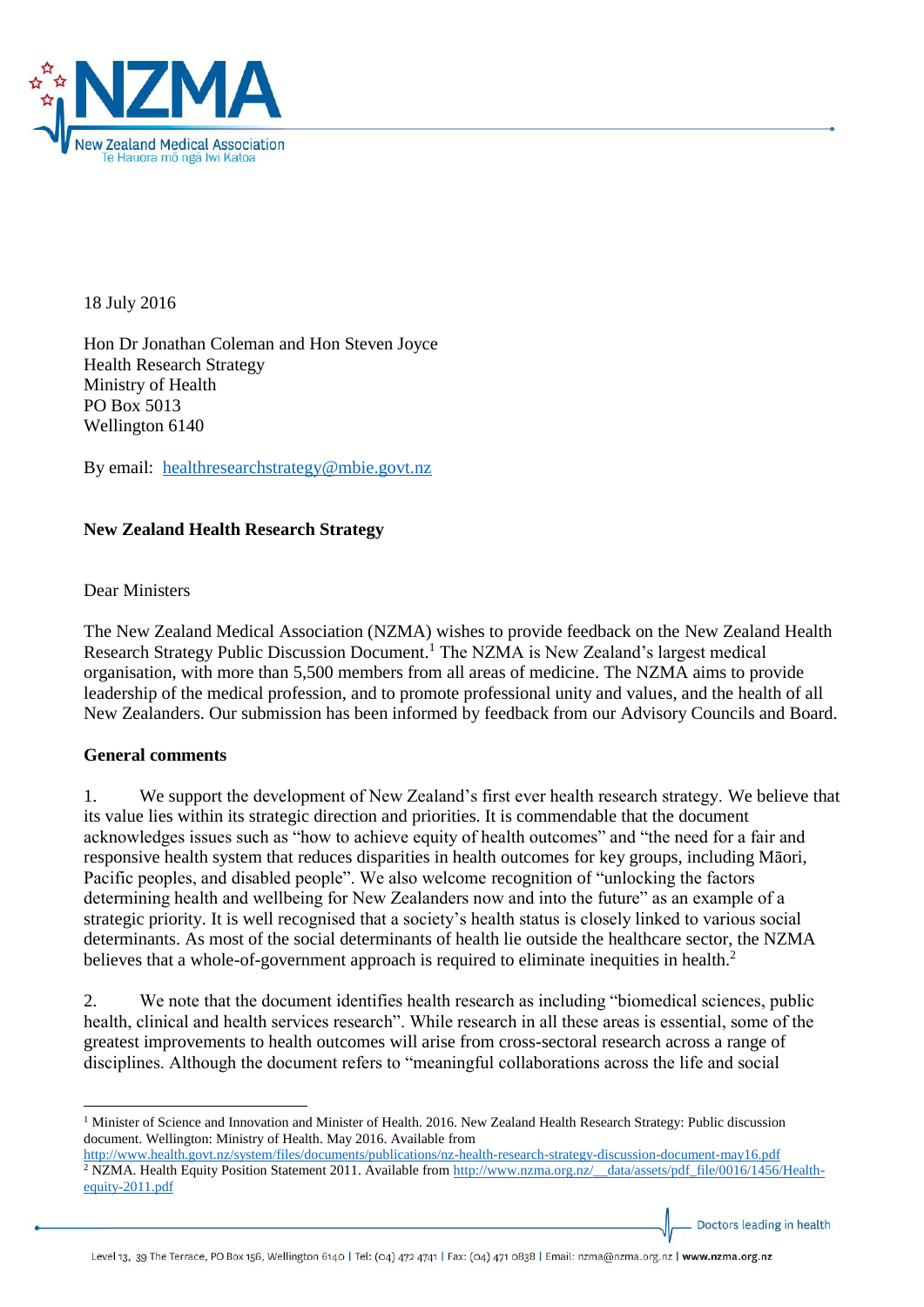sciences and with engineering" we believe that a wider research framework is needed. We outline the form this could take in paragraph 14.

3. There is good data to show that patients treated in clinical trials have better outcomes. At present, it can be very difficult for clinicians to be able to offer patients the chance to take part in international investigator-led trials as many DHBs charge large amounts for overheads, data collation, pharmacy fees, start up fees, etc. While these fees are an appropriate revenue source for industry-led trials, this should not be the case for investigator-led trials, as the latter trials do not attract industry funding. Nevertheless, investigator-led trials contribute a good deal towards patient care by ensuring patients receive internationally recognised, up-to-date treatment protocols. An example of the difference that can be achieved by joining an investigator-led international trials group is the improvement in the 5 year survival for acute myeloid leukaemia from 2% to 42% within 7 years of joining the UK MRC trials group.

4. The benefit of clinical trials to patient care is recognised by, for example, the Ministry of Health Cancer Tumour Streams and the Ministry of Health Provision of Services for Adolescent and Young Adults with Cancer, both of which state that every patient should be offered treatment in a clinical trial. However, this should be the aim for all patients, not just cancer patients. We submit that the health research strategy should specifically support clinical trials which should be regarded as a part of the core business of DHBs and funded accordingly. We suggest that research be specifically embedded as a goal and KPI for DHBs; this should be a separate function within section 23 (Functions of DHBs) of the New Zealand Public Health and Disability  $\text{\AA ct}$  2000 (the Act).<sup>3</sup> This would be similar to research being a legislative function of PHARMAC, as another Crown agent, under section 48 of the Act.<sup>4</sup> The number of patients being offered clinical trials should be monitored as a KPI for DHBs.

5. Beyond directly improving health outcomes, the opportunity to participate in clinical research is a significant workforce issue for senior clinicians, both for professional development and job satisfaction. We draw attention to the following recommendations from a report commissioned by the Health Select Committee into improving the environment in New Zealand to support innovation through clinical trials:<sup>5</sup>

- *Specialist clinicians involved in clinical trials have increased education and the opportunity to have a global presence in their specialist field.*
- *Top clinicians seek to engage in clinical research and are likely to stay within New Zealand if offered the opportunity to conduct clinical research as an integral part of their employment.*
- *Junior doctors who are involved in clinical trials often go on to be leaders in their field of medicine.*
- *Recognising clinical trial activity would assist in retaining New Zealand clinical researchers and scientists.*
- *A culture of cutting edge medicine and innovative practice allows New Zealand to retain the most able and creative doctors.*
- *Clinical trials are important for the retention and recruitment of senior clinicians.*

We suggest, therefore, that the strategy needs to explicitly recognise the important links between health research and the workforce.

6. We believe the strategy should give greater emphasis to health services research. This includes the delivery of technology to people effectively and equitably, and deals with the practicalities of implementing the science.<sup>6</sup> The NZMA recognises the importance of clinical academic career pathways

 $\overline{\phantom{a}}$ <sup>3</sup> http://www.legislation.govt.nz/act/public/2000/0091/latest/DLM80810.html

<sup>4</sup> PHARMAC is required "to engage as it sees fit, but within its operational budget, in research to meet the objectives …[to secure for eligible people…the best health outcomes that are reasonable achievable…] set out in section 47(a) of the Act.

<sup>5</sup> [http://www.parliament.nz/resource/en-nz/49DBSCH\\_SCR5154\\_1/19f143ece9bbafc1f5970397e5d92a582e003faa](http://www.parliament.nz/resource/en-nz/49DBSCH_SCR5154_1/19f143ece9bbafc1f5970397e5d92a582e003faa)

 $6$  Lohr KN, Steinwachs DM. Health services research: an evolving definition of the field. Health Serv Res 2002;37(1):15-17. Available from http://www.ncbi.nlm.nih.gov/pmc/articles/PMC1430351/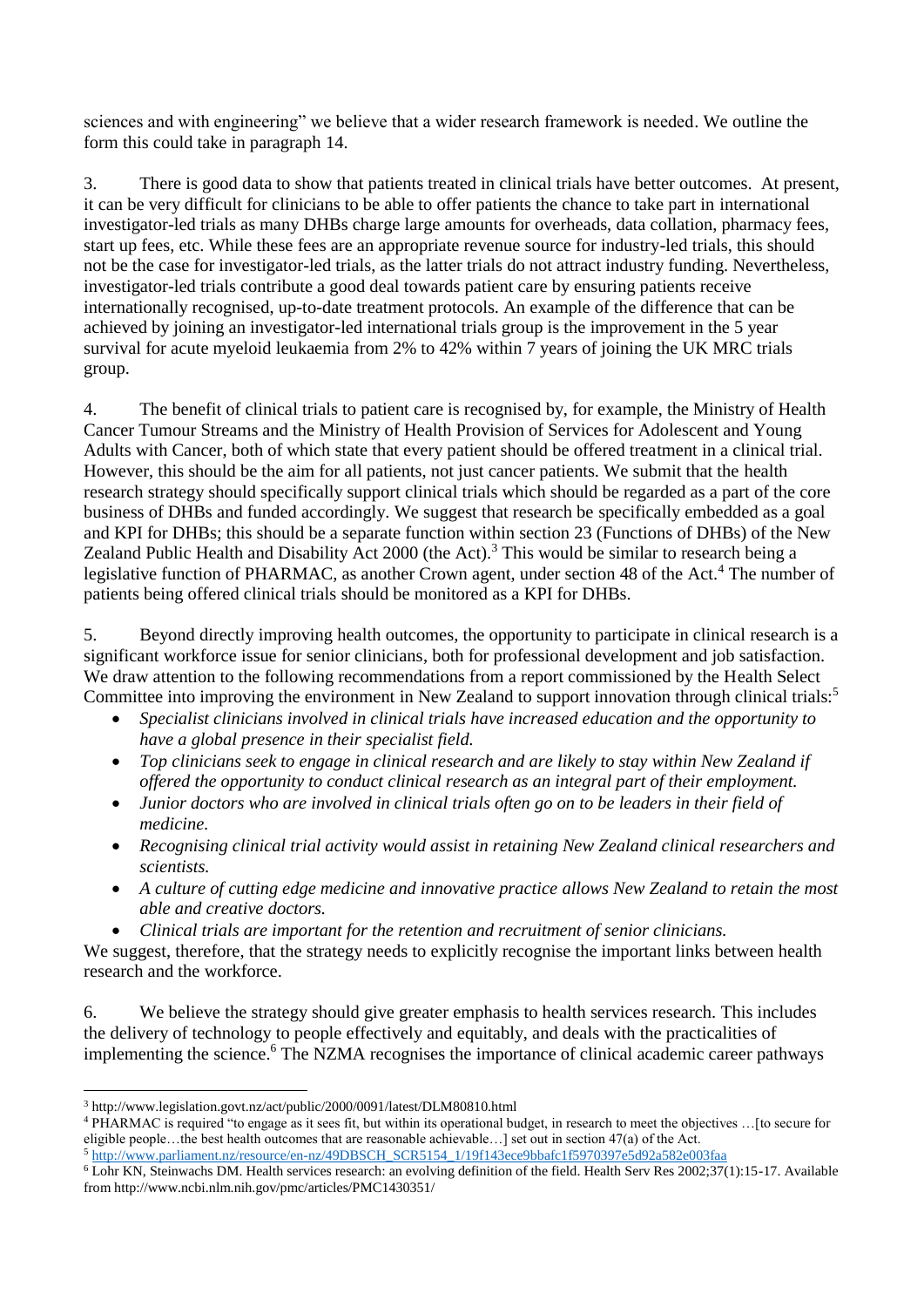in medicine, $<sup>7</sup>$  and the need for research to inform policy and funding. We have also called for operational</sup> research into health systems, where such research materially contributes to setting healthcare priorities.<sup>8</sup> We discuss this under the section 'More about health research' on page 15 and we also suggest it could be incorporated into a strategic priority.

7. We submit that the strategy should make a clear statement on the importance of disease-specific assessment and management guidelines. Such research needs to be integrated with the actual development of those guidelines.

8. We are concerned at the seemingly undue emphasis the document places on the potential commercial benefits of health research, while failing to acknowledge the possible conflicts of interest between commercial and public health priorities. We elaborate on these conflicts in our specific responses below. We believe the strategy should also support the basic sciences. This type of research may have no direct commercial application, yet research in the basic sciences often results in many of the most profound advances in knowledge. We are also concerned that the document is totally silent on the health challenges of climate change.<sup>9</sup> It is incongruous that a health strategy that sets strategic priorities for the next 10 years does not make a single mention of what has been described in the *Lancet* as "the biggest global health threat of the 21st century".<sup>10</sup> The same journal has also reported that tackling climate change could be the greatest global health opportunity of the  $21<sup>st</sup>$  century.<sup>11</sup> This omission appears to reflect the document's general failure to take into account meaningfully the broader contextual factors affecting health and its determinants. We elaborate on some of these in specific responses below.

# **Responses to specific questions**

### *Question 1. Does the proposed vision capture what you see as the desirable future state for health research in New Zealand by 2026?*

9. We support the high-level vision of "a more dynamic and world-leading health research and innovation system that markedly improves the health and social and economic wellbeing of all New Zealanders". We suggest that the concept of sustainability be introduced into this high-level vision and be part of any health research agenda for the 21<sup>st</sup> century, as it is technically possible to improve health and wellbeing of today's New Zealanders using processes that are unsustainable and unjust to future generations.

10. We are concerned about some of the bullet points under the high-level vision. We note the point about "strong connections to the biological economy, the manufacturing sector and food industries". We would be worried if these "strong connections" compromised the independence of health research. <sup>12</sup>

11. We also submit that the document should address concerns about the constraints commercial relationships place on the behaviours of many scientists and researchers. This is particularly important given the document's recommendation that "…secondments to industry are critical and could receive particular attention". We note that a survey by the New Zealand Association of Scientists found that over

**.** 

<sup>11</sup> <http://www.thelancet.com/commissions/climate-change-2015>

<sup>7</sup> NZMA. Clinical academic career pathways in medicine Position Statement. June 2015. Available from [https://www.nzma.org.nz/\\_\\_data/assets/pdf\\_file/0003/41979/Clinical-academic-career-pathways-in-medicine-2015.pdf](https://www.nzma.org.nz/__data/assets/pdf_file/0003/41979/Clinical-academic-career-pathways-in-medicine-2015.pdf)

<sup>8</sup> Ibid

<sup>9</sup> NZMA. Health and Climate Change Position Statement. August 2015. Available from

http://www.nzma.org.nz/\_\_data/assets/pdf\_file/0010/16984/NZMA-Position-Statement-on-Health-and-Climate-Change-FINAL\_August-2015.pdf

<sup>&</sup>lt;sup>10</sup> Costello A, et al for the Lancet and University College London Institute for Global Health Commission. Managing the health effects of climate change. Lancet; 2009 May 16;373:1969–1733. Available fro[m http://www.ucl.ac.uk/global-health/project](http://www.ucl.ac.uk/global-health/project-pages/lancet1/ucl-lancet-climate-change.pdf)[pages/lancet1/ucl-lancet-climate-change.pdf](http://www.ucl.ac.uk/global-health/project-pages/lancet1/ucl-lancet-climate-change.pdf)

<sup>&</sup>lt;sup>12</sup> Kearns CE, et al. Sugar industry influence on the scientific agenda of the National Institute of Dental Research's 1971 National Caries Program: a historical analysis of internal documents. PLoS Med. 2015 Mar 10;12(3):e1001798. Available from http://journals.plos.org/plosmedicine/article?id=10.1371/journal.pmed.1001798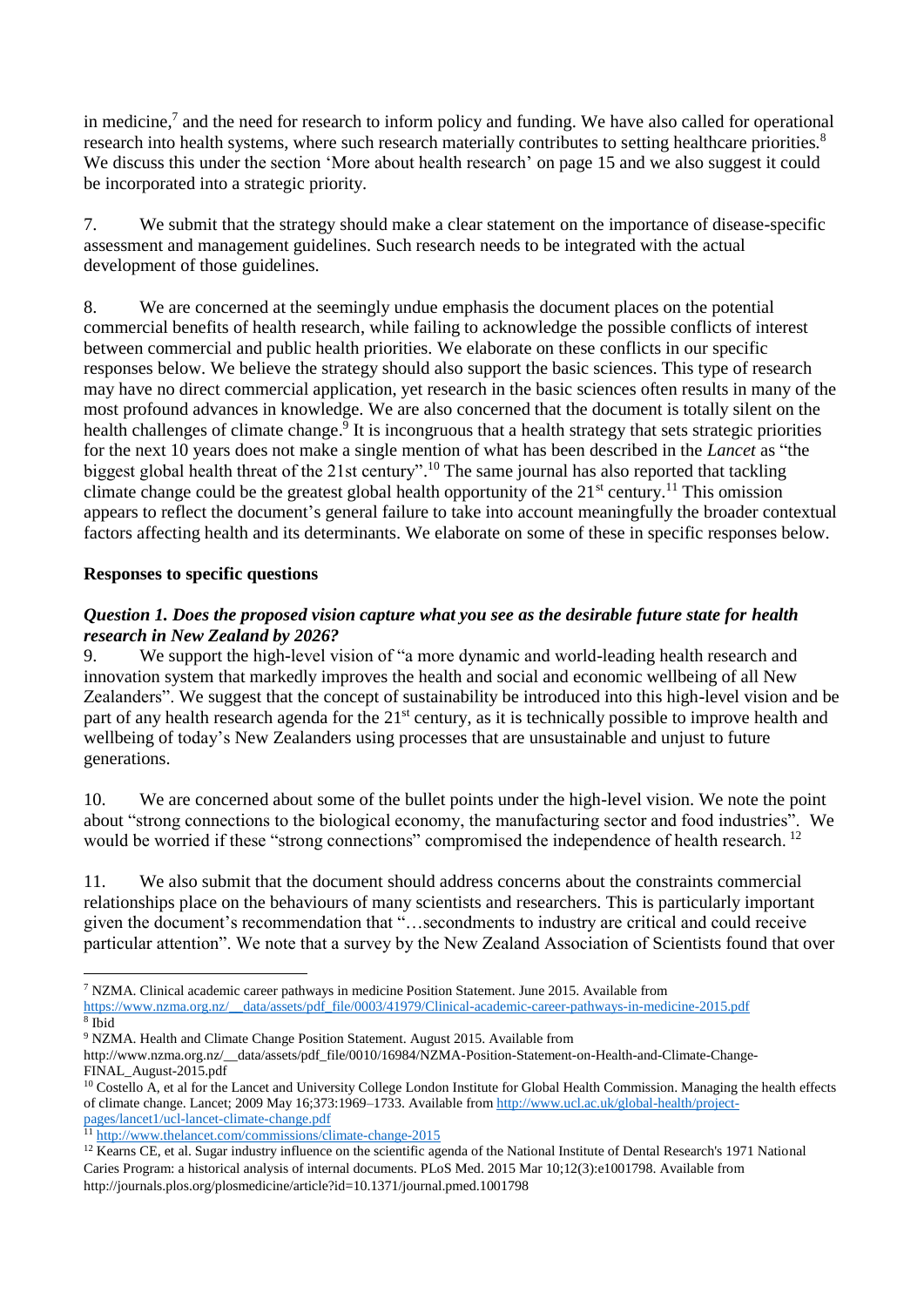150 scientists reported "yes" to the question: *"Have you ever been prevented from making a public comment on a controversial issue by your management's policy, or by fear of losing research funding?"<sup>13</sup>* One scientist noted in response: "How as a CRI scientist can I ever speak out against an industry that my CRI services? I just cannot". We contend that the rights of researchers—both to publish and to speak out on their research findings and related issues—should be explicitly enshrined in this document, consistent with other sections that call for complete transparency at all stages of the research process.

12. With respect to the bullet point highlighting the need for a "stronger health-related commercial sector with growing high value exports", the contribution of technology-oriented research towards health equity and the "health, social and economic wellbeing of all New Zealanders" may be relatively modest. Technological innovation has much potential to improve healthcare, but we would be concerned if a health research strategy was oriented too heavily towards the development of new health technologies, when greater health gains will be through the equitable uptake of existing technologies rather than the uneven spread of new. According to Treasury, income growth and technological change are the greatest drivers of healthcare cost, with the latter providing potentially marginal gain in certain circumstances.<sup>14</sup>

# *Question 2. Are there additional aspects that you think should be included in the vision?*

13. Sustainability, which encompasses major global health threats like climate change<sup>15</sup> and antimicrobial resistance, should be included in the vision. There should be a point about improved engagement between health researchers and the public. This is important to both improve health literacy and counter misinformation. <sup>16</sup> We also suggest that the vision needs to emphasise the social, economic and environmental determinants of health, along with the structural policy drivers that influence them.

### *Question 3. Does the proposed mission capture key contributions and roles that are needed to achieve this vision?*

14. The major threats to health and wellbeing to be faced by New Zealanders in the  $21<sup>st</sup>$  century will be caused by the interaction between complex human and environmental systems at a global level. As such, we suggest the mission embraces a planetary health research agenda along the lines proposed by the Lancet Commission on Planetary Health.<sup>17</sup> This would foster transdisciplinary research initiatives focusing on sustainable and equitable economic development, and improvement in health and health equity. It should entail broad collaboration between research in health and in the physical and social sciences, including economics. It should also acknowledge the global interconnectedness of the threats and challenges that are faced.

#### *Question 4. Do these proposed guiding principles clearly state the operating principles and values that are needed to achieve change over the next 10 years?*

15. We strongly agree with the need to "break down interdisciplinary barriers". However, we contend this should address planetary health challenges, as specified by the Lancet Commission on Planetary Health:<sup>18</sup>

*Planetary health as a field straddling many uncoordinated disciplines demands investment and the development of a culture of interdisciplinary research. The health research community should forge links with the full range of relevant disciplines in the natural, physical, and social sciences to understand complex systems and assess potential policy solutions.* 

 $\overline{\phantom{a}}$ 

<sup>13</sup> <http://www.scientists.org.nz/blog/2014/survey-on-the-proposed-code-of-public-engagement>

<sup>14</sup> <http://www.treasury.govt.nz/publications/research-policy/wp/2010/10-01/23.htm>

<sup>15</sup> NZMA. Health and Climate Change Position Statement. August 2015. Available from

[http://www.nzma.org.nz/\\_\\_data/assets/pdf\\_file/0010/16984/NZMA-Position-Statement-on-Health-and-Climate-Change-](http://www.nzma.org.nz/__data/assets/pdf_file/0010/16984/NZMA-Position-Statement-on-Health-and-Climate-Change-FINAL_August-2015.pdf)[FINAL\\_August-2015.pdf](http://www.nzma.org.nz/__data/assets/pdf_file/0010/16984/NZMA-Position-Statement-on-Health-and-Climate-Change-FINAL_August-2015.pdf)

<sup>16</sup> Oreskes N & Conway E. Merchants of Doubt. See<http://www.merchantsofdoubt.org/index.html>

<sup>17</sup> <http://www.thelancet.com/commissions/planetary-health>

 $18$  Ibid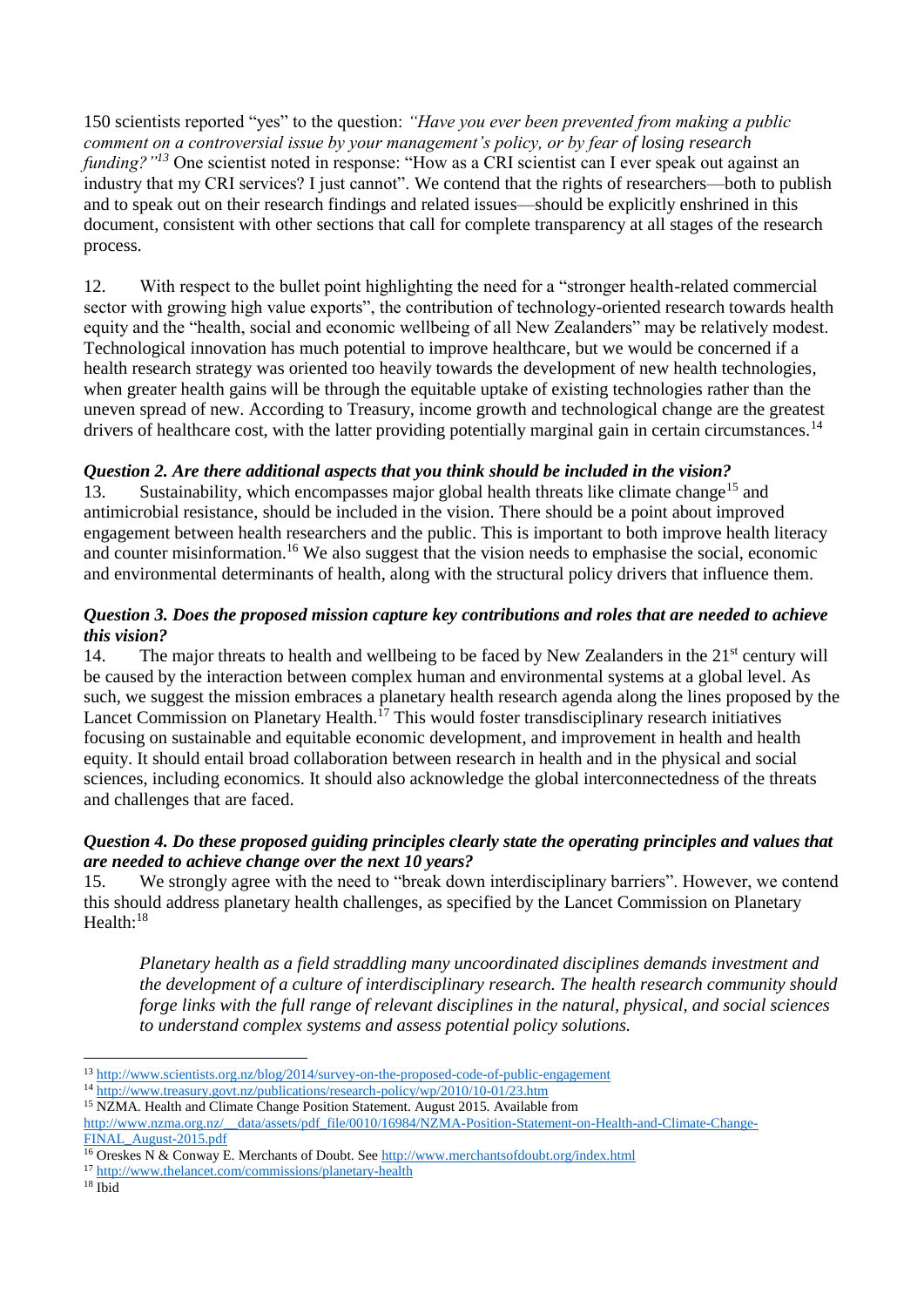16. While "monitoring activities and outputs" is essential, the criteria by which these are evaluated are of key importance. We contend that the primary criteria should relate to the potential of research findings to sustainably improve health and health equity, rather than have short-term commercial and economic benefits defined solely in financial terms.

# *Question 5. Do you think additional guiding principles are needed?*

17. We believe that implementation of the UN Sustainable Development Goals (SDGs)<sup>19</sup> should also be acknowledged as a guiding principle and provide an overarching framework for a 21<sup>st</sup> century health research agenda.

# *Question 6. Taken together do you think the proposed vision, mission and guiding principles will set the framework for a more cohesive and connected health research and innovation system?*

18. We consider the proposed vision, mission and guiding principles would set such a framework. However, we have already drawn attention to our concerns that the framework itself does not adequately reflect the challenges the world is facing.

# *Question 7. What do you think should be the focus of the strategic priorities in the health research strategy?*

19. We submit that the focus of the strategic priorities should be the research most likely to sustainably benefit the "health, social and economic wellbeing of all New Zealanders".

# *Question 8. What do you think of the example strategic priorities?*

20. We are concerned about strategic priority example 1 (improving investment settings and processes for health research). The unduly strong emphasis on health research as a means to yield economic benefits is likely to skew the research agenda and divert funding priorities away from the overall vision of improving the "health, social and economic wellbeing of all New Zealanders". We refer back to our comments under question 1 for further details of our concerns.

21. We strongly support strategic priority example 2 (unlocking the factors determining health and wellbeing for New Zealanders now and into the future). When considering gaps in knowledge about health and wellbeing, we contend that a lot more work needs to be done on evaluating the impact of economic inequality on various measures of health and wellbeing in the New Zealand setting. Research making comparisons between OECD countries and between US states suggest that levels of income inequality are significantly correlated with a diverse range of adverse health and social outcomes (ranging from levels of violence and teenage pregnancy rates through to rates of mental illness and life expectancy). As such, we recommend that the relative importance of income inequality and measures such as per capita GDP should be evaluated more closely. The overarching focus should be on current and future generations of New Zealanders "living well and staying well". We suggest that health services research be more prominently incorporated into this strategic priority.

22. We strongly support strategic priority example 3 (improving connections across the health research and innovation system). We suggest the focus should be on the need for transdisciplinary collaboration. While commercialisation of health technologies and innovations can certainly be a positive goal, this should not be prioritised over research aiming to improve health equity.

23. We strongly support strategic priority example 4 (enhancing the uptake of health research across the social and health sectors). We believe that Government, in particular, should be responsive to new evidence gleaned from health research showing ways to "improve the health, social and economic wellbeing of all New Zealanders". This should begin with a stocktake of currently available health research findings that point to health and social policies yet to be implemented.

**.** 

<sup>19</sup> <http://www.un.org/sustainabledevelopment/sustainable-development-goals/>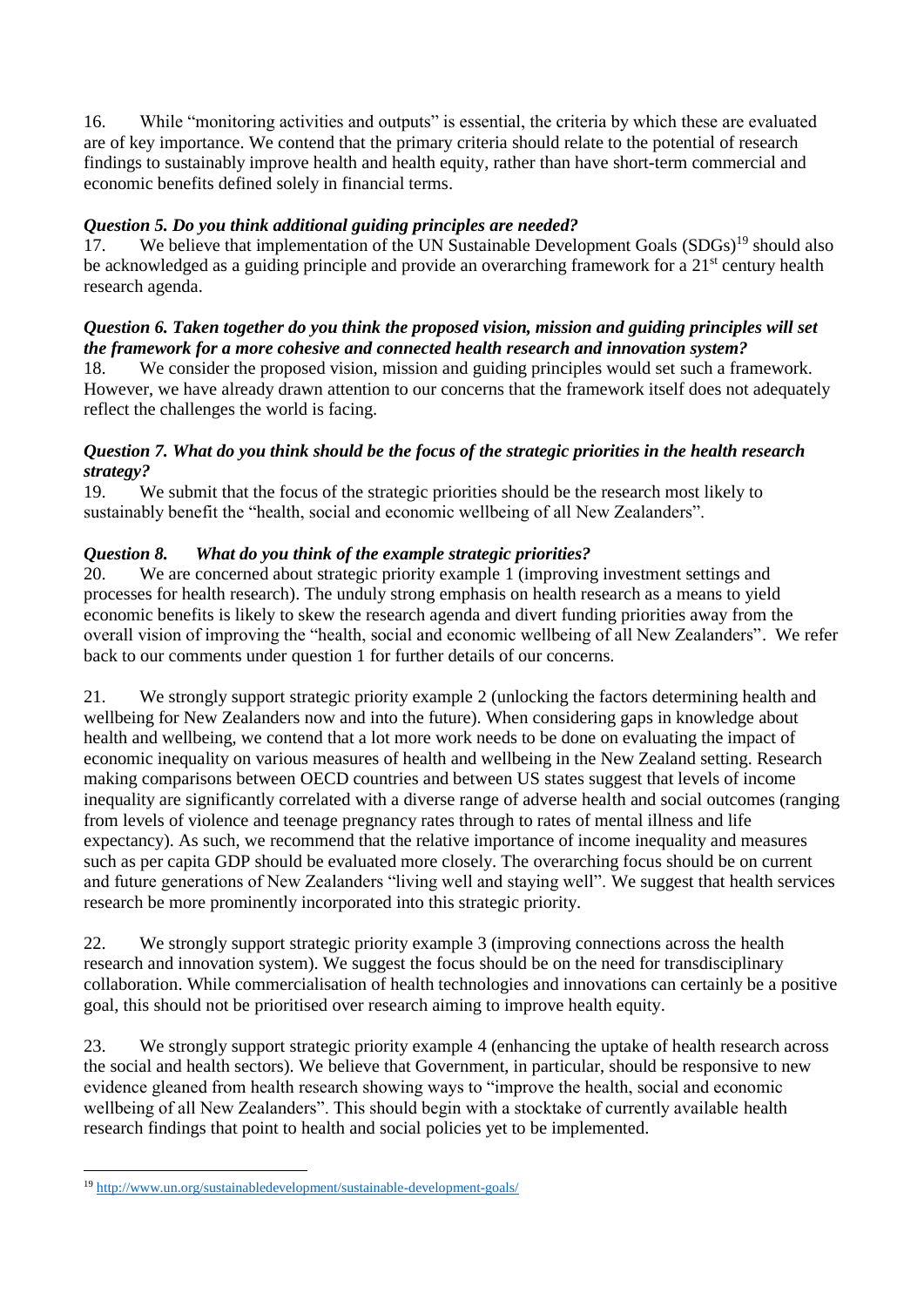*Question 9. What specific actions could help us achieve the strategic priorities you have identified?*  $\tilde{24}$ . We submit that there is an urgent need for greater statistical literacy<sup>20</sup> across society,<sup>21</sup> and particularly among policy and decision makers in the health sector.<sup>22</sup> For health decision-makers, such numerical and statistical literacy means the ability to interpret the quality and content of research data/findings—including their limitations—both when deciding which studies to commission, and interpreting study results. Lessons should be drawn from past experience, such as the failure to screen donated blood products for Hepatitis C in the 1990s, where the official inquiry into this matter attributed the failure partly to the fact that "the concepts of sensitivity and specificity of tests were not well understood [by officials]" and went on to recommend that "steps should be taken to ensure appropriate medical and technical input into health policy".<sup>23</sup> This also includes understanding the differences between high quality RCTs and the use of administrative databases, and being aware of the pitfalls of the latter.

25. Another suggestion is to provide a dedicated fund to support New Zealand health researchers contributing toward international interdisciplinary collaborations focused on sustainable development.

# *Question 10. How could health research best support the directions of the New Zealand Health Strategy Future Direction?*

26. In the first instance, we refer to our feedback on the deficiencies in the New Zealand Health Strategy.<sup>24</sup> We believe that the Health Strategy needs to better acknowledge the structural drivers of health inequity and some key health challenges of the 21<sup>st</sup> century. The health research strategy should also better acknowledge these drivers and challenges.

# *Question 11. Where do the challenges and opportunities lie for health research in New Zealand?*

27. New Zealand has historically been considered a global leader in health, social and environmental issues. We also have a world-class public health system. In combining these, visible leadership by New Zealand health researchers on the key global health issues of our time may further enhance our international reputation as a leader and a responsible global citizen. In the near term, improving our reputation in this way may benefit our export and tourism sectors. We agree that a number of factors provide major opportunities for health research in New Zealand. These include rich health data, particularly the opportunity to pull together large and disparate national datasets linked at the level of the individual patient.

#### *Question 12. How can we build a more cohesive and connected system?*

1

28. We support many of the document's suggestions to build a more cohesive and connected system. These include ensuring that funding arrangements support collaborative research.

 $^{22}$  NZMA. Response to the discussion paper 'Better Data–the benefits to the profession and the public': New Zealand Medical Association submission to the Medical Council of New Zealand, 8 June 2015. Available from [https://www.nzma.org.nz/\\_\\_data/assets/pdf\\_file/0007/42928/NZMA-Submission-on-MCNZ-discussion-document-Better-Data-the-](https://www.nzma.org.nz/__data/assets/pdf_file/0007/42928/NZMA-Submission-on-MCNZ-discussion-document-Better-Data-the-benefits-to-the-profession-and-the-public.pdf)

[benefits-to-the-profession-and-the-public.pdf](https://www.nzma.org.nz/__data/assets/pdf_file/0007/42928/NZMA-Submission-on-MCNZ-discussion-document-Better-Data-the-benefits-to-the-profession-and-the-public.pdf)

<sup>&</sup>lt;sup>20</sup> United Nations Economic Commission for Europe. Making Data Meaningful Part 4: A guide to improving statistical literacy. Geneva 2012. Available from

[http://www.unece.org/fileadmin/DAM/stats/documents/writing/Making\\_Data\\_Meaningful\\_Part\\_4\\_for\\_Web.pdf](http://www.unece.org/fileadmin/DAM/stats/documents/writing/Making_Data_Meaningful_Part_4_for_Web.pdf)

<sup>&</sup>lt;sup>21</sup> How good are we with numbers? Bandolier Journal. 2006. Available from  $http://www.medicine.ox.ac.uk/bandolier/band144/b144-$ [2.html](http://www.medicine.ox.ac.uk/bandolier/band144/b144-2.html)

 $\frac{23}{23}$  Department of Health. Inquiry into Matters Relating to the Safety of Blood Products in New Zealand. December 1992. Available from

[http://www.moh.govt.nz/notebook/nbbooks.nsf/0/5F11639F6E252BB14C2565D700188516/\\$file/Inquiry%20into%20the%20safety%](http://www.moh.govt.nz/notebook/nbbooks.nsf/0/5F11639F6E252BB14C2565D700188516/$file/Inquiry%20into%20the%20safety%20of%20blood%20products%20in%20NZ.pdf) [20of%20blood%20products%20in%20NZ.pdf](http://www.moh.govt.nz/notebook/nbbooks.nsf/0/5F11639F6E252BB14C2565D700188516/$file/Inquiry%20into%20the%20safety%20of%20blood%20products%20in%20NZ.pdf)

<sup>&</sup>lt;sup>24</sup> NZMA. Submission on and update of the New Zealand Health Strategy. November 2015. Available from [http://www.nzma.org.nz/\\_\\_data/assets/pdf\\_file/0020/46154/sub-Update-of-the-NZ-Health-Strategy.pdf](http://www.nzma.org.nz/__data/assets/pdf_file/0020/46154/sub-Update-of-the-NZ-Health-Strategy.pdf)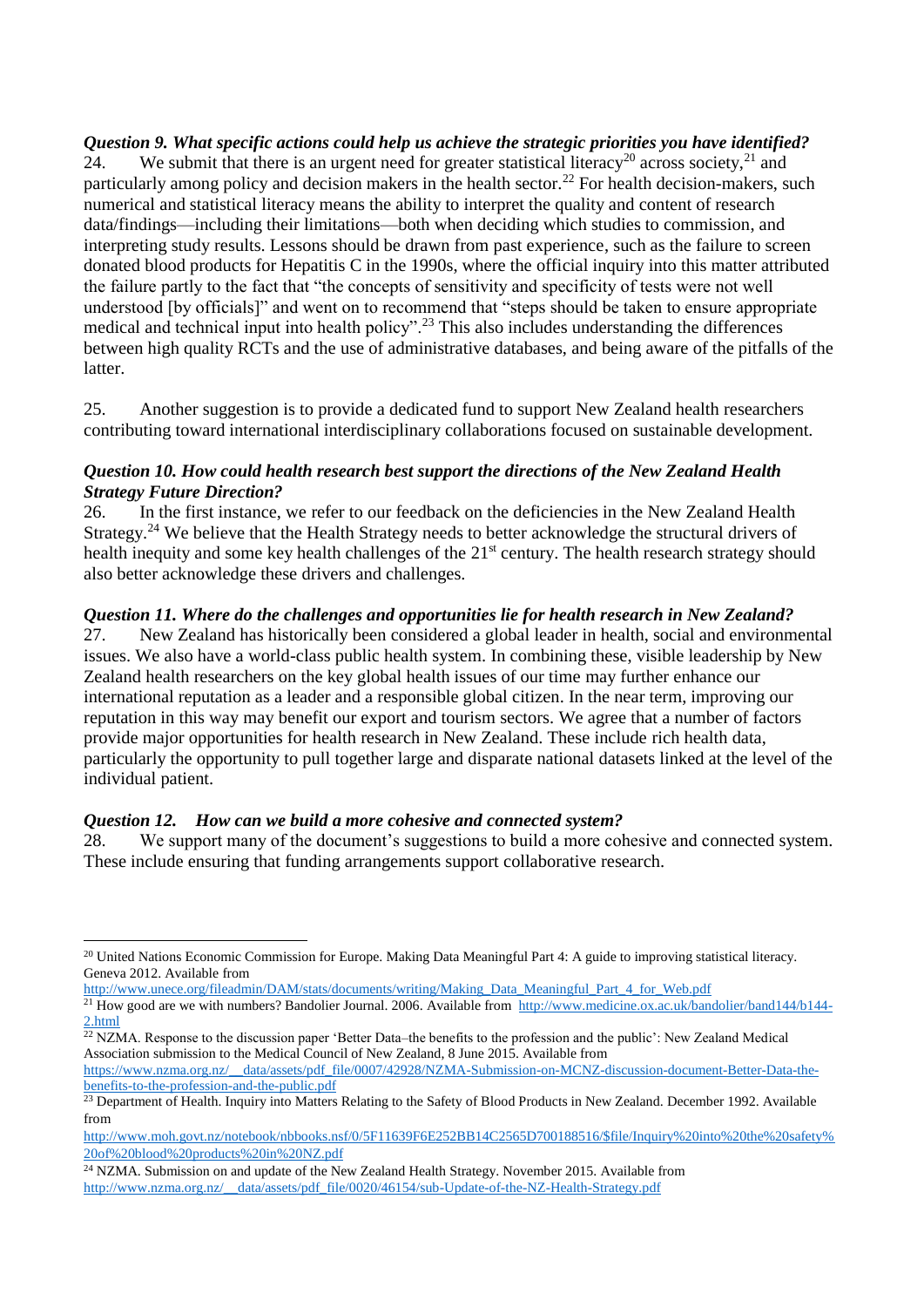# *Question 13. In what areas could health research in New Zealand make the greatest difference to the health and wellbeing of all New Zealanders over the short term and into the longer term?*

29. It is our view that the greatest improvements to health and wellbeing in both the short and long term would be achieved by addressing the structural determinants of health inequities.<sup>25</sup> These include, but are not limited to, factors such as: material deprivation in the form of inadequate housing and nutrition; socially corrosive economic inequalities (that in turn trigger a range of adverse health and social consequences); ethnic disparities in health; and regulation of harmful and potentially harmful commodities such as alcohol, tobacco, unhealthy foods and fossil fuels.

# *Question 14. How can we ensure health research generates knowledge and understanding that can help address the health needs of all New Zealanders?*

30. The tension between commercial and public health objectives is unacknowledged in the consultation document, yet is extremely relevant when defining a health research strategy. In some instances, commercial objectives can be detrimental to addressing the health needs of all New Zealanders. The strategy needs to acknowledge this tension and prioritise research that addresses the health needs of all New Zealanders.

#### *Question 15. How can we get more excellent science and high impact research?*

31. We believe it is important to incentivise and nurture an academic system that rewards and values the *quality* of research output rather than the quantity. This should include 'big picture' thinking and systems-based research oriented toward addressing the immediate wider health challenges of the 21<sup>st</sup> century. We also consider it important to advance research on risk management and decision-making under conditions of uncertainty. We reiterate the importance of science communication with the public as a legitimate academic activity and suggest that this too needs to be incentivised. Scientific and health literacy in the population should be considered a public good.

32. We contend that there needs to be more emphasis on the value and need for randomised controlled clinical trials, rather than simply using large administrative databases for nested cohort studies (which are subject to much more bias). David Sackett, the 'father' of evidence-based medicine said that: "randomized clinical trials remain the best way to define how to best treat our patients".<sup>26</sup> He also said that: "If you find that a study was not randomized, I suggest that you stop reading it and go on to the next article". And he went on to say: "The biggest advances in clinical care over the next ten years will come from new knowledge obtained from clinical trials and not from application of hunches, audit or the review of old trials". The use of non-experimental observational data in nested cohort studies is SIGN level 3 evidence—so that while attempts can be made via risk-adjustments to try to control for confounding, confounding is inherent in the methods used to generate this type of evidence. Such analysis understates complexity, and the data are at best still observational. As such, it is not possible to rule out the effects of unknown confounders—something only blinded randomisation in experimental controlled trials can achieve—and leads to false positive and false negative results.<sup>27</sup>

33. We recommend that the strategy supports the better development and use of pragmatic point-ofcare randomised trials. These are useful as a means for obtaining timely yet robust clinical efficacy data that are directly relevant to New Zealanders. The evidence they generate should be used to inform both

**.** 

<sup>&</sup>lt;sup>25</sup> NZMA. Health Equity Position Statement 2011. Available from [http://www.nzma.org.nz/\\_\\_data/assets/pdf\\_file/0016/1456/Health](http://www.nzma.org.nz/__data/assets/pdf_file/0016/1456/Health-equity-2011.pdf)[equity-2011.pdf](http://www.nzma.org.nz/__data/assets/pdf_file/0016/1456/Health-equity-2011.pdf)

 $26$  Sackett et al (1997) Evidence Based Medicine: How to Practice and Teach EBM, 2nd edn, Edinburgh, Churchill Livingstone <sup>27</sup> NZMA. Response to the discussion paper 'Better Data–the benefits to the profession and the public': New Zealand Medical Association submission to the Medical Council of New Zealand, 8 June 2015. Available from

[https://www.nzma.org.nz/\\_\\_data/assets/pdf\\_file/0007/42928/NZMA-Submission-on-MCNZ-discussion-document-Better-Data-the](https://www.nzma.org.nz/__data/assets/pdf_file/0007/42928/NZMA-Submission-on-MCNZ-discussion-document-Better-Data-the-benefits-to-the-profession-and-the-public.pdf)[benefits-to-the-profession-and-the-public.pdf](https://www.nzma.org.nz/__data/assets/pdf_file/0007/42928/NZMA-Submission-on-MCNZ-discussion-document-Better-Data-the-benefits-to-the-profession-and-the-public.pdf)